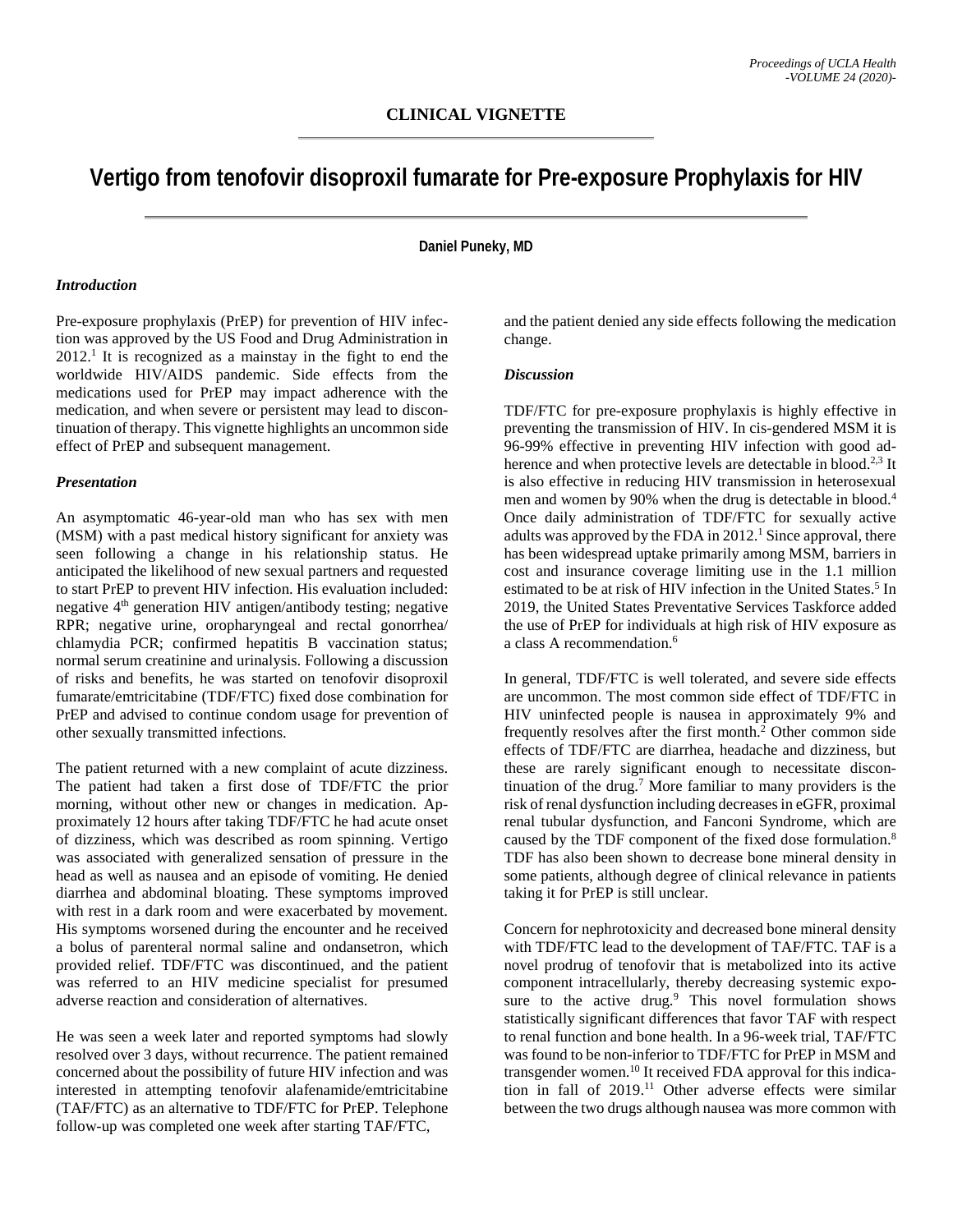TAF/FTC and headache was more common with TDF/FTC. Dizziness was not reported as a side effect in this study.

Although both TDF and TAF are both pro-drugs of tenofovir, their respective adverse effect profiles are different. To date, large trials comparing these two drugs both for the treatment of HIV-1 as well as for HIV-1 prevention have focused primarily on adverse effects on renal function and bone mineral density. The same attention has not been applied to other adverse effects because they are less likely to rise to the level of clinical significance. TDF/FTC remains the preferred option for PrEP, but TAF/FTC is an alternative for those with renal dysfunction or decreased bone mineral density. It may be an alternative for MSM and transgender women who are unable to tolerate adverse effects of TDF/FTC. TAF/FTC for PrEP has not been studied in other populations.

## *Conclusion*

PrEP with TDF/FTC is highly efficacious for the prevention of HIV transmission and is the preferred agent for PrEP based on efficacy, tolerability and years of experience. TAF/FTC is noninferior to TDF/FTC for PrEP and is an alternative for those with or at risk for kidney disease, or osteoporosis/osteopenia. It is also an alternative for those with intolerable side effects to TDF/FTC.

## **REFERENCES**

- 1. U.S. Food and Drug Administration Approves Gilead's Truvada for Reducing the Risk of Acquiring HIV; 2012. Available at: https://www.gilead.com/news-and-press/ press-room/press-releases/2012/7/us-food-and-drugadministration-approves-gileads-truvada-for-reducingthe-risk-of-acquiring-hiv. Accessed June 7, 2020.
- 2. **Grant RM, Lama JR, Anderson PL, McMahan V, Liu AY, Vargas L, Goicochea P, Casapía M, Guanira-Carranza JV, Ramirez-Cardich ME, Montoya-Herrera O, Fernández T, Veloso VG, Buchbinder SP, Chariyalertsak S, Schechter M, Bekker LG, Mayer KH, Kallás EG, Amico KR, Mulligan K, Bushman LR, Hance RJ, Ganoza C, Defechereux P, Postle B, Wang F, McConnell JJ, Zheng JH, Lee J, Rooney JF, Jaffe HS, Martinez AI, Burns DN, Glidden DV; iPrEx Study Team**. Preexposure chemoprophylaxis for HIV prevention in men who have sex with men. *N Engl J Med*. 2010 Dec 30;363(27):2587-99. doi: 10.1056/NEJMoa1011205. Epub 2010 Nov 23. PMID: 21091279; PMCID: PMC3079639.
- 3. **McCormack S, Dunn DT, Desai M, Dolling DI, Gafos M, Gilson R, Sullivan AK, Clarke A, Reeves I, Schembri G, Mackie N, Bowman C, Lacey CJ, Apea V, Brady M, Fox J, Taylor S, Antonucci S, Khoo SH, Rooney J, Nardone A, Fisher M, McOwan A, Phillips AN, Johnson AM, Gazzard B, Gill ON**. Pre-exposure prophylaxis to prevent the acquisition of HIV-1 infection (PROUD): effectiveness results from the pilot phase of a pragmatic open-label randomised trial. *Lancet*. 2016 Jan 2;387(10013):53-60. doi: 10.1016/S0140-6736(15)00056-

2. Epub 2015 Sep 9. PMID: 26364263; PMCID: PMC4700047.

- 4. **Baeten JM, Donnell D, Ndase P, Mugo NR, Campbell JD, Wangisi J, Tappero JW, Bukusi EA, Cohen CR, Katabira E, Ronald A, Tumwesigye E, Were E, Fife KH, Kiarie J, Farquhar C, John-Stewart G, Kakia A, Odoyo J, Mucunguzi A, Nakku-Joloba E, Twesigye R, Ngure K, Apaka C, Tamooh H, Gabona F, Mujugira A, Panteleeff D, Thomas KK, Kidoguchi L, Krows M, Revall J, Morrison S, Haugen H, Emmanuel-Ogier M, Ondrejcek L, Coombs RW, Frenkel L, Hendrix C, Bumpus NN, Bangsberg D, Haberer JE, Stevens WS, Lingappa JR, Celum C; Partners PrEP Study Team**. Antiretroviral prophylaxis for HIV prevention in heterosexual men and women. *N Engl J Med*. 2012 Aug 2;367(5):399-410. doi: 10.1056/NEJMoa1108524. Epub 2012 Jul 11. PMID: 22784037; PMCID: PMC3770474.
- 5. **Huang YA, Zhu W, Smith DK, Harris N, Hoover KW**. HIV Preexposure Prophylaxis, by Race and Ethnicity - United States, 2014-2016. *MMWR Morb Mortal Wkly Rep*. 2018 Oct 19;67(41):1147-1150. doi: 10.15585/mmwr. mm6741a3. PMID: 30335734; PMCID: PMC6193685.
- 6. **US Preventive Services Task Force, Owens DK, Davidson KW, Krist AH, Barry MJ, Cabana M, Caughey AB, Curry SJ, Doubeni CA, Epling JW Jr, Kubik M, Landefeld CS, Mangione CM, Pbert L, Silverstein M, Simon MA, Tseng CW, Wong JB**. Preexposure Prophylaxis for the Prevention of HIV Infection: US Preventive Services Task Force Recommendation Statement. *JAMA*. 2019 Jun 11;321(22):2203- 2213. doi: 10.1001/jama.2019.6390. PMID: 31184747.
- 7. **Ustianowski A, Arends JE**. Tenofovir: What We Have Learnt After 7.5 Million Person-Years of Use. *Infect Dis Ther*. 2015 Jun;4(2):145-57. doi: 10.1007/s40121-015- 0070-1. Epub 2015 Jun 2. PMID: 26032649; PMCID: PMC4471058.
- 8. **Pozniak A**. Tenofovir: what have over 1 million years of patient experience taught us? *Int J Clin Pract*. 2008 Aug; 62(8):1285-93. doi: 10.1111/j.1742-1241.2008.01817.x. PMID: 18705824.
- 9. **Lee WA, He GX, Eisenberg E, Cihlar T, Swaminathan S, Mulato A, Cundy KC**. Selective intracellular activation of a novel prodrug of the human immunodeficiency virus reverse transcriptase inhibitor tenofovir leads to preferential distribution and accumulation in lymphatic tissue. *Antimicrob Agents Chemother*. 2005 May;49(5): 1898-906. doi: 10.1128/AAC.49.5.1898-1906.2005. PMID: 15855512; PMCID: PMC1087627.
- 10. **Hare CB, Coll J, Ruane P, Molina JM, Mayer KH, Jessen H, Grant RM, De Wet JJ, Thompson M, DeJesus E, Ebrahimi R, Giler RM, Das M, Brainard D, McCallister S**. The phase 3 DISCOVER study: daily F/TAF or F/TDF for HIV preexposure prophylaxis. CROI; 2019 Mar 4-7; Seattle, WA. Available at: http://www.croiconference.org/sessions/phase-3-discoverstudy-daily-ftaf-or-ftdf-hiv-preexposure-prophylaxis.